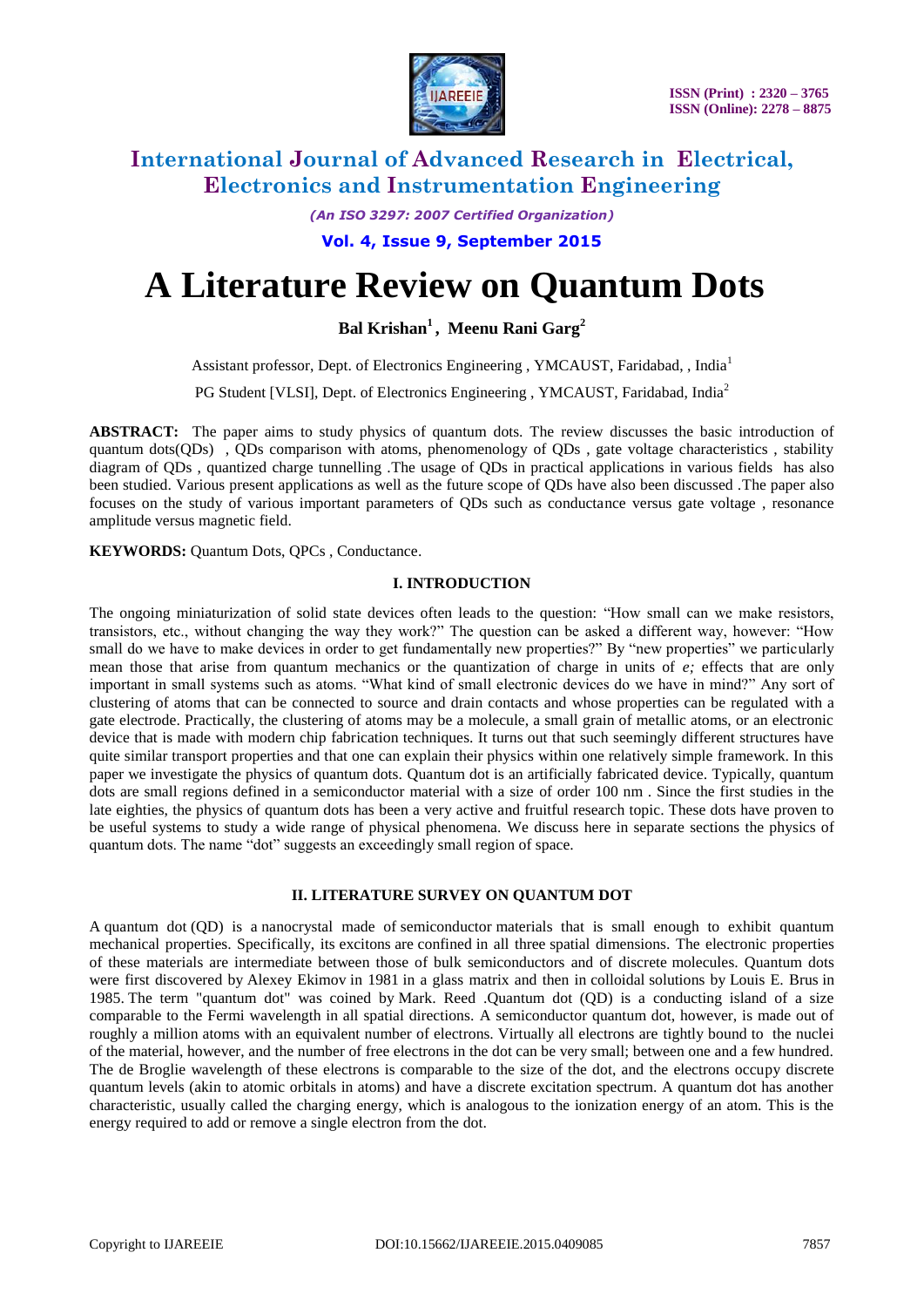

*(An ISO 3297: 2007 Certified Organization)*

## **Vol. 4, Issue 9, September 2015**

### **A. Comparison between Quantum dots and atoms**

QDs often called the artificial atoms, however the QDs and atoms are compared in terms of various parameters.

| Parameter              | Atoms           | Quantum<br>dots   |  |
|------------------------|-----------------|-------------------|--|
| Level spacing          | 1 eV            | $0.1 \text{ meV}$ |  |
| Ionization energy      | $10 \text{ eV}$ | $0.1 \text{ meV}$ |  |
| Typical magnetic field | $10^4$ T        | $1-10T$           |  |
| <b>Size</b>            | .1nm            | 100 <sub>nm</sub> |  |
|                        |                 |                   |  |

| Table-1 Comparing QDs with atoms |  |  |
|----------------------------------|--|--|

In atoms the attractive forces are exerted by the nuclei , while in QDs –by background charges. The number of electrons in atoms can be tuned by ionization, while in QGs – by changing the confinement potential. This is similar by a replacement of nucleus by its neighbour in the periodic table.

### **III. PHENOMENOLOGY OF QDs**

Figure 1 explains the phenomenology of QDs that how QDs are formed in Ga[Al]As heterostructure. In fig. 1 , the Au electrodes (bright) have a height of 100 nm. The two QPCs formed by the gate pairs  $F-Q_1$  and  $F-Q_2$  can be tuned into the tunneling regime, such that a QD is formed between the barriers. Its electrostatic potential can be varied by changing the voltage applied to the center gate. Conductances of all QPCs can be tuned by proper gate voltages.The F- $Q_1$  and F- $Q_2$  pairs behave as perfect quantized OPCs. The contact F-C cannot be pinched off, but still shows depletion. The central gate is designed to couple well to the dot, but with a weak influence on QPCs.



Fig.1 A QD in a Ga[Al]As heterostructure.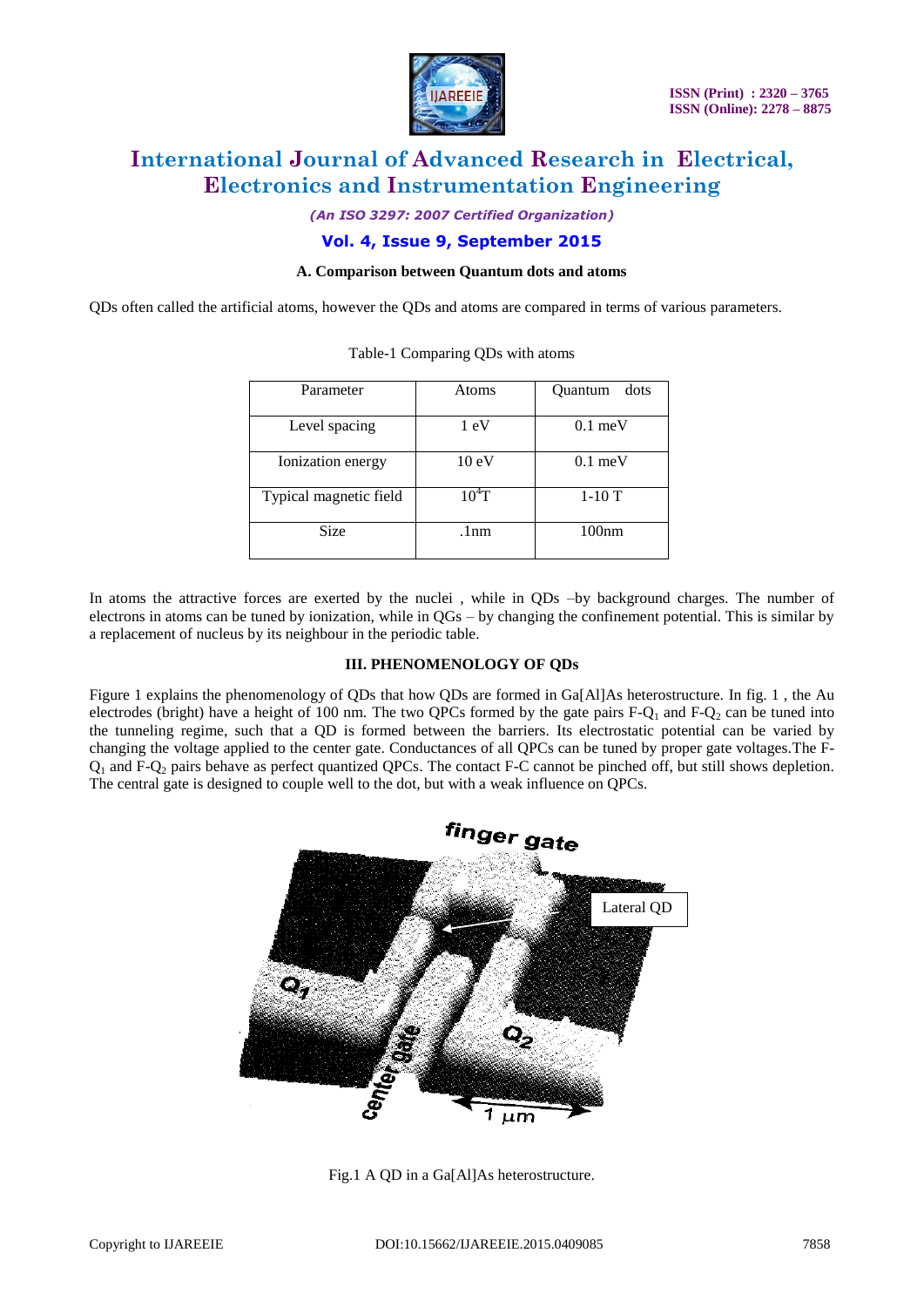

*(An ISO 3297: 2007 Certified Organization)*

# **Vol. 4, Issue 9, September 2015**

## **IV. GATE VOLTAGE CHARACTERISTICS**

The gate voltage characteristic of QD is shown in fig. 2 .The conductance Vs gate voltage curve of fig. 2 shows pronounced oscillations in the curve . These oscillations may be because of coulomb blockade or because of resonant tunnelling.



Fig.2 Gate voltage curve showing pronounced oscillations. Fig.3 Variation of peak position versus magnetic field.

The position of 22 consecutive conductance resonances as function of the gate voltage and the magnetic field is shown in fig. 3 . The QD has an approximately triangular shape with a width and height of about 450 nm. The upper inset shows peak spacing at B=0 as a function of QD's occupation.

The peaks are not equidistant because of the following reasons -

(1) There is a smooth dependence on the gate voltage, just because of change in the geometry (and consequently, in capacitances).

(2) In addition to a smooth dependence there are pronounced fluctuations – a rather rich fine structure.



Fig.4 Level fine structure for up to 45 electrons on the dot.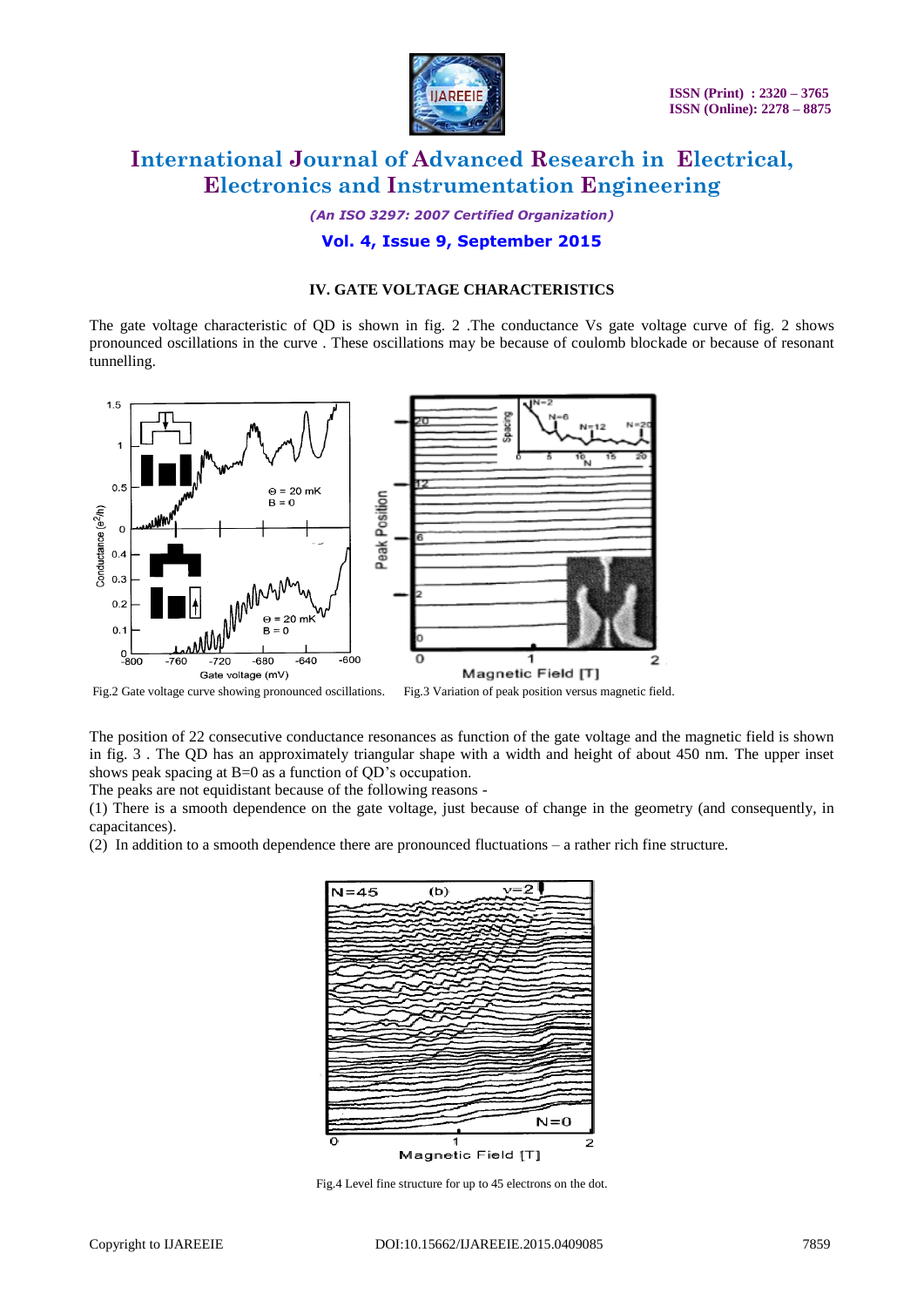

*(An ISO 3297: 2007 Certified Organization)*

## **Vol. 4, Issue 9, September 2015**

One can discriminate between three main regimes:

(1) Weak magnetic fields-the spacing fluctuate , with a certain tendency to bunch together for small occupation numbers. (2) Intermediate regime-quasi periodic cusps(3) High magnetic fields.

#### **V. STABILITY DIAGRAM FOR QD**

QD is a zero-dimensional system, its density of states consists of a sequence of peaks, with positions determined by size and shape of the confining potential, as well as by effective mass of the host material. The stability diagram for quantum dot is shown in fig. 5.



Fig. 5(a) ,(b) Stability Diagram for QD.

The stability diagram for QD resembles diamond structure for Coulomb blockage (SET) system. However, size of diamonds fluctuates. At low bias – it resembles usual CB oscillations. At larger bias a fine structure emerges , which is absent in SETs.



Finally, the amplitude of resonances can be tuned by magnetic field. In fig.6 Here we see amplitudes of five consecutive resonances versus magnetic field. The peak positions fluctuate by about 20% of their spacing, while the amplitude varies by up to 100%. QD is a zero-dimensional system, its density of states consists of a sequence of peaks, with positions determined by size and shape of the confining potential, as well as by effective mass of the host material.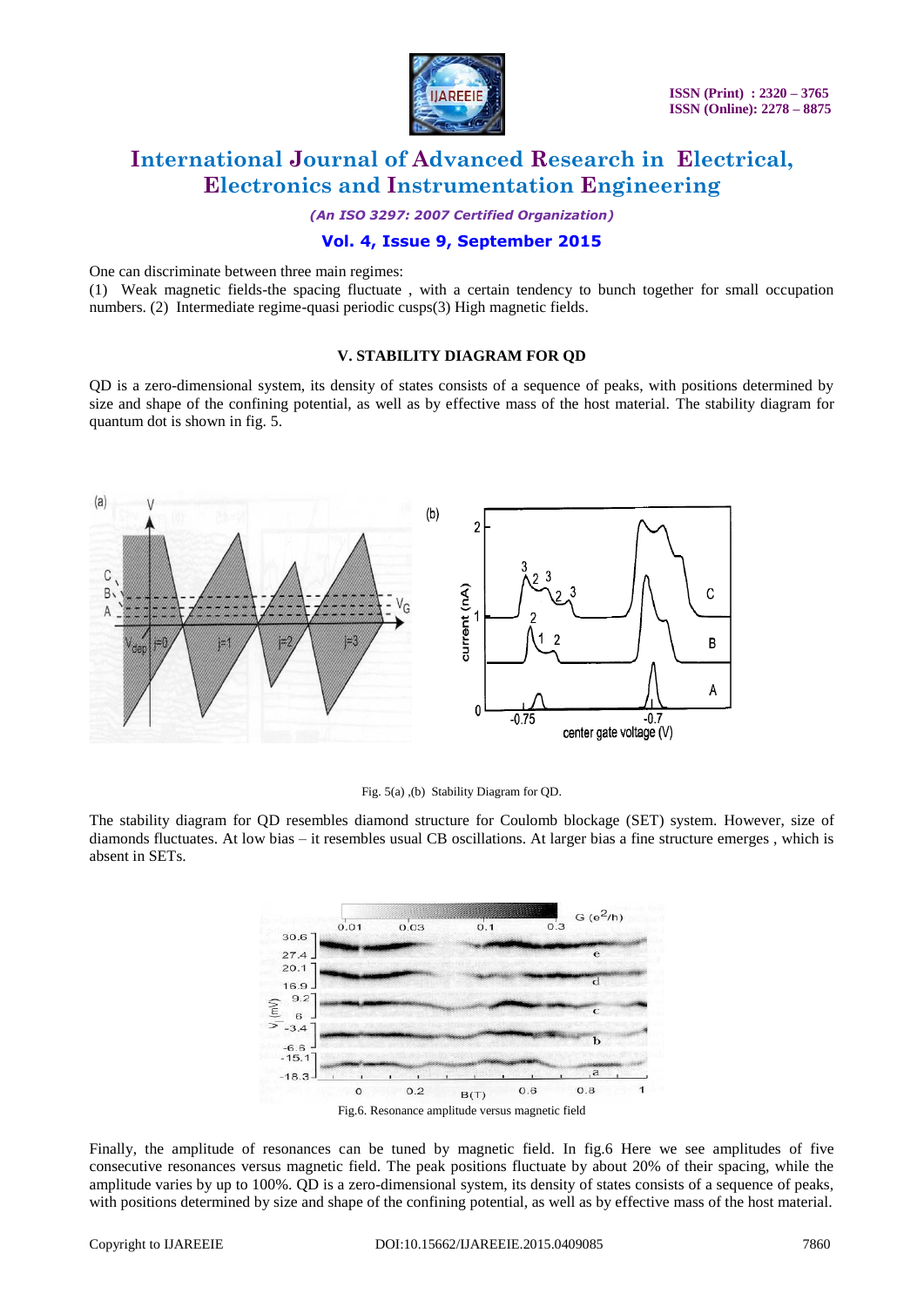

*(An ISO 3297: 2007 Certified Organization)*

### **Vol. 4, Issue 9, September 2015**

#### **VI. QUANTIZED CHARGE TUNNELING**

Quantized charge tunnelling phenomenon examines the circumstances under which Coulomb charging effects are important. In other words, we answer the question, "How small and how cold should a conductor be so that adding or subtracting a single electron has a measurable effect?" To answer this question, let us consider the electronic properties of the small conductor depicted in Fig.7, which is coupled to three terminals. Particle exchange can occur with only two of the terminals, as indicated by the arrows. These source and drain terminals connect the small conductor to macroscopic current and voltage meters. The third terminal provides an electrostatic or capacitive coupling and can be used as a gate electrode. If we first assume that there is no coupling to the source and drain contacts, then our small conductor acts as an island for electrons.



Fig. 7 Schematic of a quantum dot, in the shape of a disk, connected to source and drain contacts by tunnel junctions and to a gate by a capacitor. (a) shows the lateral geometry and (b) the vertical geometry.

The number of electrons on this island is an integer *N*, i.e. the charge on the island is quantized and equal to *Ne*. If we now allow tunnelling to the source and drain electrodes, then the number of electrons *N* adjusts itself until the energy of the whole circuit is minimized. When tunneling occurs, the charge on the island suddenly changes by the quantized amount *e*. The associated change in the Coulomb energy is conveniently expressed in terms of the capacitance *C* of the island. An extra charge *e* changes the electrostatic potential by the charging energy  $E_c = e^2/C$ . This charging energy becomes important when it exceeds the thermal energy  $k_B T$ . A second requirement is that the barriers are sufficiently opaque such that the electrons are located either in the source, in the drain, or on the island. This means that quantum fluctuations in the number *N* due to tunnelling through the barriers is much less than one over the time scale of the measurement. (This time scale is roughly the electron charge divided by the current.) This requirement translates to a lower bound for the tunnel resistances  $R_t$  of the barriers. To see this, consider the typical time to charge or discharge the island  $\Delta t = R_t C$ . The Heisenberg uncertainty relation:  $\Delta E \Delta t = (e^2/C)R_t C > h$  implies that  $R_t$  should be much larger than the resistance quantum  $h/e^2$  = 25.813 K $\Omega$  in order for the energy uncertainty to be much smaller than the charging energy. To summarize, the two conditions for observing effects due to the discrete nature of charge are

$$
R_t >> h/e^2\\ e^2/C \implies k_B T
$$

The first criterion can be met by weakly coupling the dot to the source and drain leads. The second criterion can be met by making the dot small.

#### **VII. USAGE AND APPLICATIONS OF QDs**

Researchers have studied applications for quantum dots in [transistors,](https://en.wikipedia.org/wiki/Transistor) [solar cells,](https://en.wikipedia.org/wiki/Solar_cell) [LEDs,](https://en.wikipedia.org/wiki/Light-emitting_diode) and [diode lasers.](https://en.wikipedia.org/wiki/Laser_diode) They have also investigated quantum dots as [agents](https://en.wikipedia.org/wiki/Stain) for medical [imaging](https://en.wikipedia.org/wiki/Medical_imaging) and also used in [quantum computing.](https://en.wikipedia.org/wiki/Quantum_computing) They can be set to allow labelling and observation of detailed biological processes. QDs can be useful tool for monitoring cancerous cells and providing a means to better understand its evolution. In the future , Qdots could also be armed with tumor-fighting toxic therapies to provide the diagnosis and treatment of cancer. Qdots are much more resistant to degradation than other optical imaging probes such as organic dyes , allowing them to track cell for processes for longer period of time. QDs offer a wide broadband absorption spectrum while maintaining a distinct , static emission wavelength. QD LEDs used to produce inexpensive , industrial quality white light. QD LEDs marked improvement over traditional LED-

.